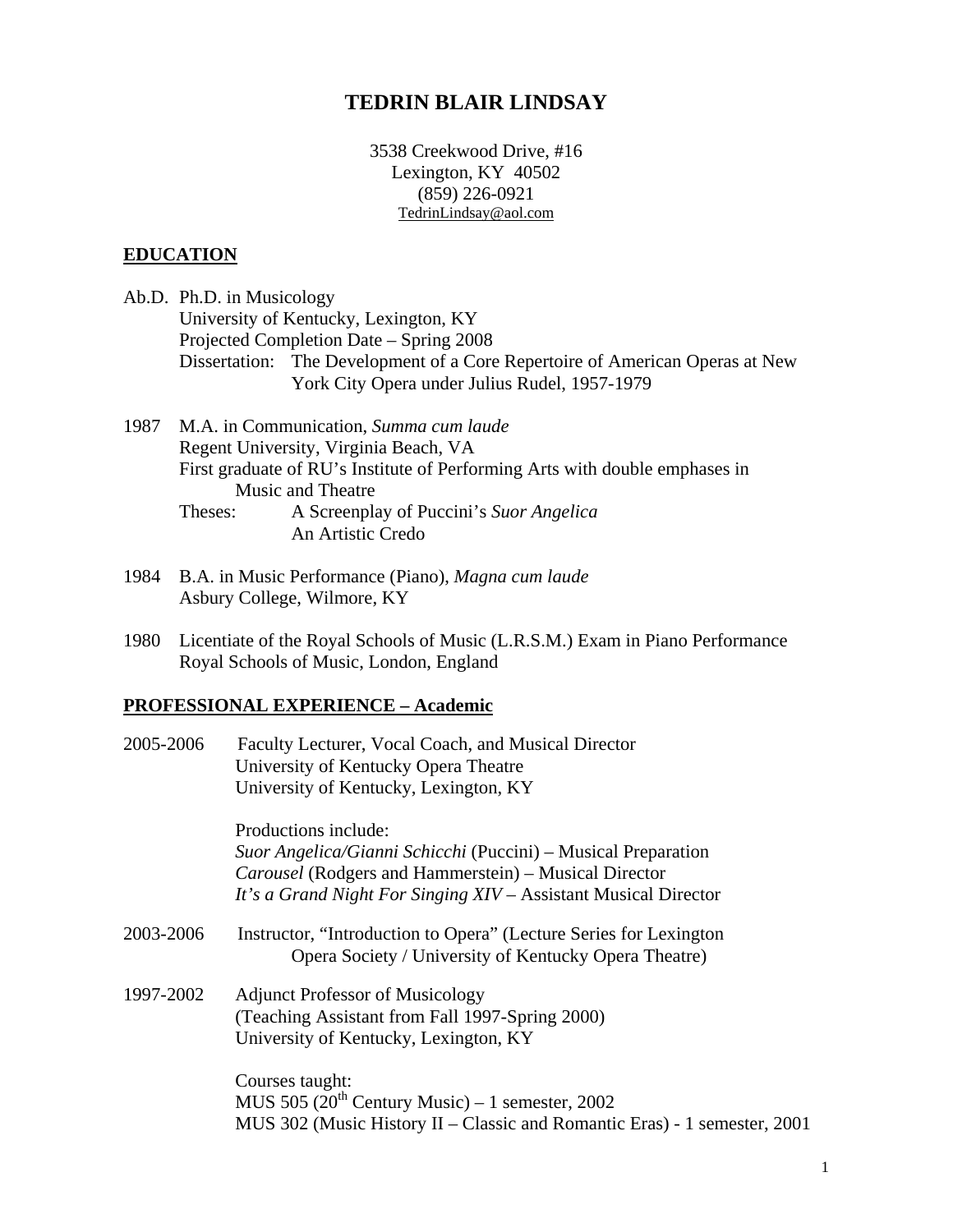MUS 221 (Survey of Vocal Music) – 7 semesters, 1997-2000 MUS 220 (Survey of Symphonic Music) – 1 semester, 1999 MUS 202 (Music in Culture from 1700 to the Present) – 1 semester, 2000 MUS 100 (Introduction to Music) – 4 semesters, 1997-1999

1994-1997, Summer 1999

 Adjunct Professor of Speech and Communication Lexington Community College, Lexington, KY

 Courses taught: COM 252 (Introduction to Interpersonal Communication) – 17 sections over 10 semesters, including summer semesters COM 181 (Basic Public Speaking) – 18 sections over 11 semesters, including summer semesters

1987-1988 Staff Accompanist and Part-time Professor of Piano Asbury College, Wilmore, KY

# **PROFESSIONAL EXPERIENCE – Performing**

- 1972-2006 Since my debut in Rome, Italy at age ten, I have performed throughout Europe and North America as a professional collaborative pianist, averaging well over one hundred performances per year. My repertoire ranges widely over all periods and styles with specialties in French and  $20<sup>th</sup>$  Century American music. Although vocal music is my area of expertise, I balance my stage time with much instrumental chamber music, concentrating on woodwind and brass literature. At the University of Kentucky, I am a ubiquitous collaborator in faculty, guest artist, graduate, and undergraduate recitals. Having grown up in Italy, my skills in Italian and French have also opened many doors to me as a vocal coach. Additionally, I have extensive theatrical experience, as actor and as award-winning director and musical director in New York City, on national tours, and as Artistic Director of Lexington Musical Theatre 1994-1995.
- 1997-2005 Staff Vocal Coach and Musical Director, UK Opera Theatre Staff Pianist, UK School of Music, University of Kentucky, Lexington KY

Functions have included: Special Events Lecturer / Entertainer / Musical Director – 1997-2005 Musical director, performance pianist/conductor – *The Little Prince* 2005, *A Streetcar Named Desire* 2003, *Amahl and the Night Visitors* 2002, *A Little Night Music* 2002, *The Tender Land* 1999 Continuo, rehearsal pianist, chorus master – *Le Nozze di Figaro* 2003, *Don Giovanni* 2001 Assistant musical director, arranger, performance pianist – *It's a Grand Night for Singing* (Annual Broadway Revue) 1999-2005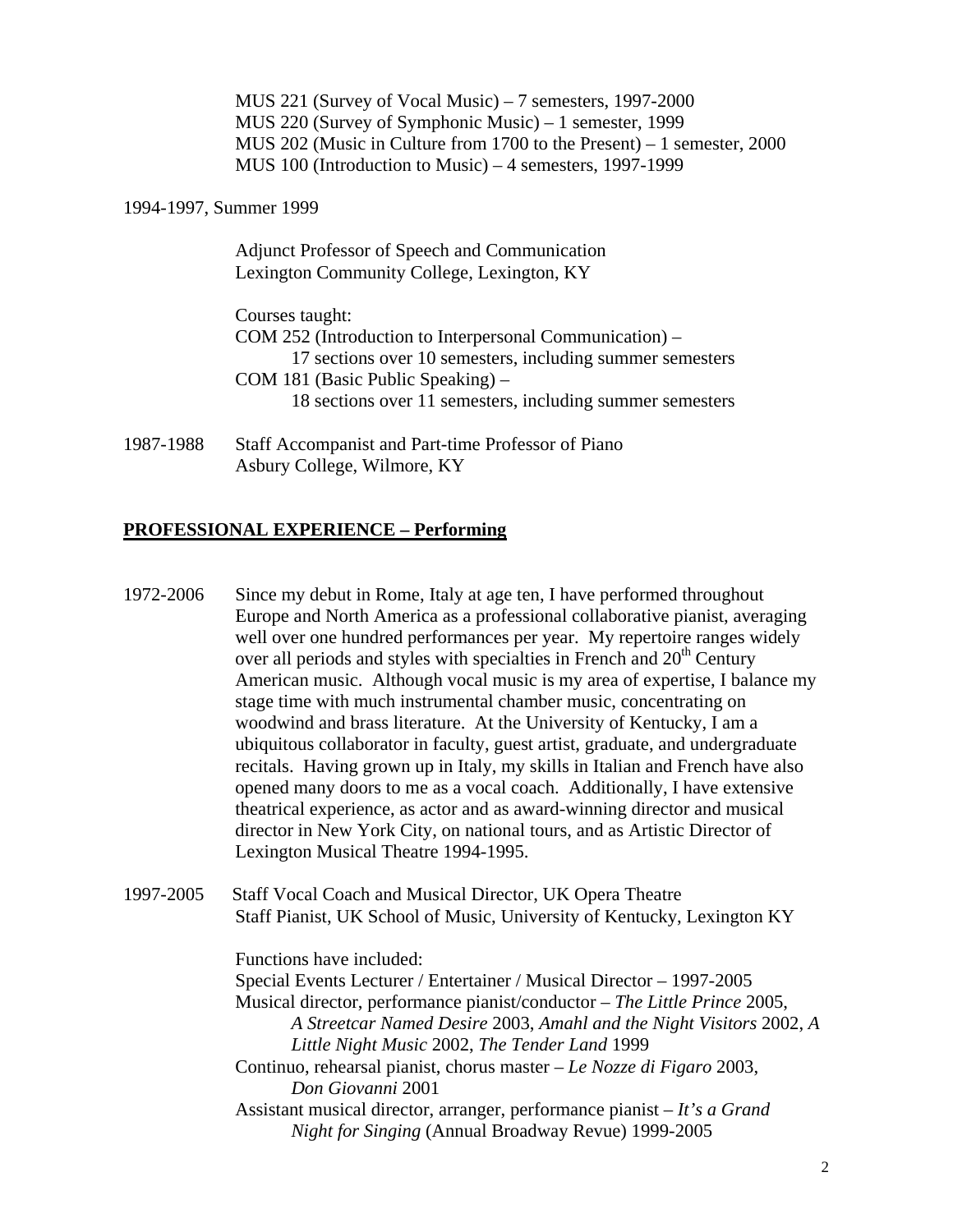Chorus master – *Amahl and the Night Visitors* 2000, *La Bohème* 1999

2002-2006 Pianist, American Spiritual Ensemble (Under the direction of Dr. Everett McCorvey, this professional vocal ensemble tours the U.S.A., Latin America, and Europe, including an annual tour of Spain.)

### **Professional Productivity**

#### **Recordings**

*Songs and Arias* (Solo Piano Album, Private Label), 2005

*"T" Is for Torch Song* (with Jennifer Parr, Alto, Private Label), 2004

#### Publications

- "Match Made in Opera Heaven" Article on Woody Allen's use of opera in his film *Match Point*. Published 17 February 2006 in the Lexington Herald-Leader:Weekender
- CD Notes for UK Opera Theatre's recording of *The Tender Land*, Albany Label, 2001

.

 "The Graduate Corner" – a biannual column in the newsletter of the South-Central Chapter of the American Musicological Society, 1999-2000

#### Presentations

- "New York City Opera 1957-79: Establishing a Core Repertoire of American Operas" at the Kentucky-Tennessee Chapter Meeting of the American Studies Association, Harrodsburg, KY, 2003
- "Making an American Opera: Tradition and Innovation in *The Tender Land"* at the South-Central Chapter Meeting of the American Musicological Society, Atlanta, GA, 2001
- Performance of *The Tender Land*, Act II at the National Opera Association Annual Conference, Cincinnati, OH, 2000
- "Imagery and Allusion: Classical Mythology as Unifying Agent in Stravinsky's *The Rake's Progress*" at the South-Central Chapter Meeting of the American Musicological Society, Lexington, KY, 1999